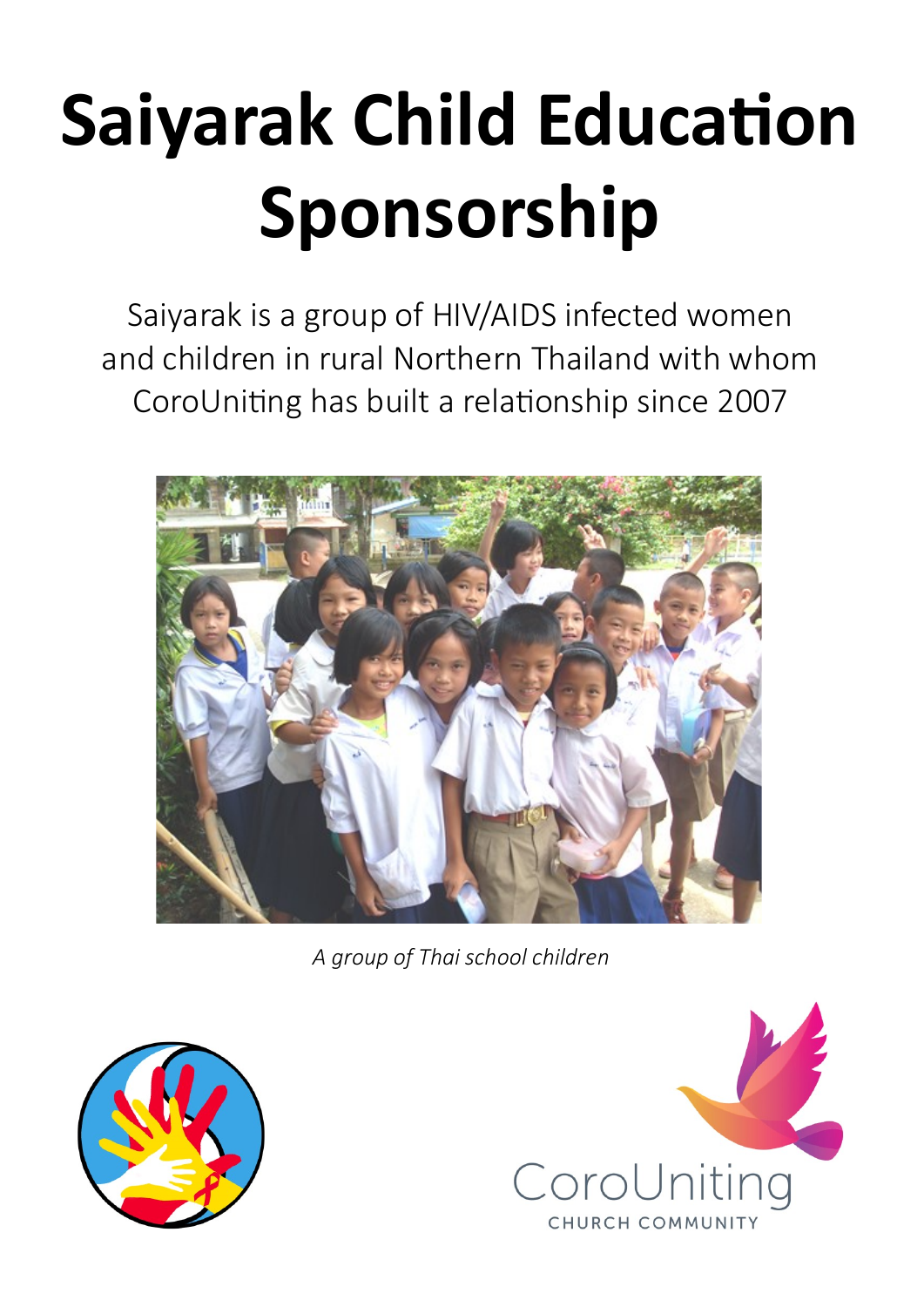CoroUniting aims to send \$5500 every six months to Saiyarak, a group of HIV/AIDS infected women and children in rural Northern Thailand with whom we have built a relationship since 2007. Three quarters of this money goes to funding the primary, secondary and post-secondary education of the 19 young people (7 orphans) who are part of the group. Two have now graduated and are working in their chosen fields.

One way you can participate in this opportunity to bless vulnerable people is to commit to the cost of a child's education. You could do this as an individual but why not get the whole family involved, or your small group?

#### **What does it cost?**

- \$300 for a primary student (per year)
- \$400 for a secondary student (per year)
- \$750 for a post-secondary student vocational or university (per year) *(See the adjacent page for more details)*

## **Why might you do it?**

- To give opportunity for these young people through education
- To put your gift to a project with no overhead costs and good accountability
- To engage with vulnerable people in a developing country with whom our local church has an ongoing relationship
- To support a group which gives opportunity for the gospel to be shared personally with Buddhists
- To demonstrate the love of God in a practical way
- To give your family/small group an outward mission focus

### **What else does it involve?**

You can choose your level of involvement – from simply giving money… to praying specifically for the child… to finding out more about the lives of the Thai group… to visiting as part of a team from CoroUniting (note that involvement in the sponsorship program does not ensure acceptance of an application to be part of a travelling team).

If you want to know more about Saiyarak, please talk to Shirley James, Abbi Gottsche, Anne Neimke, Claire Bell, Lesley Thompson or another member of the Saiyarak Support Group here at CoroUniting.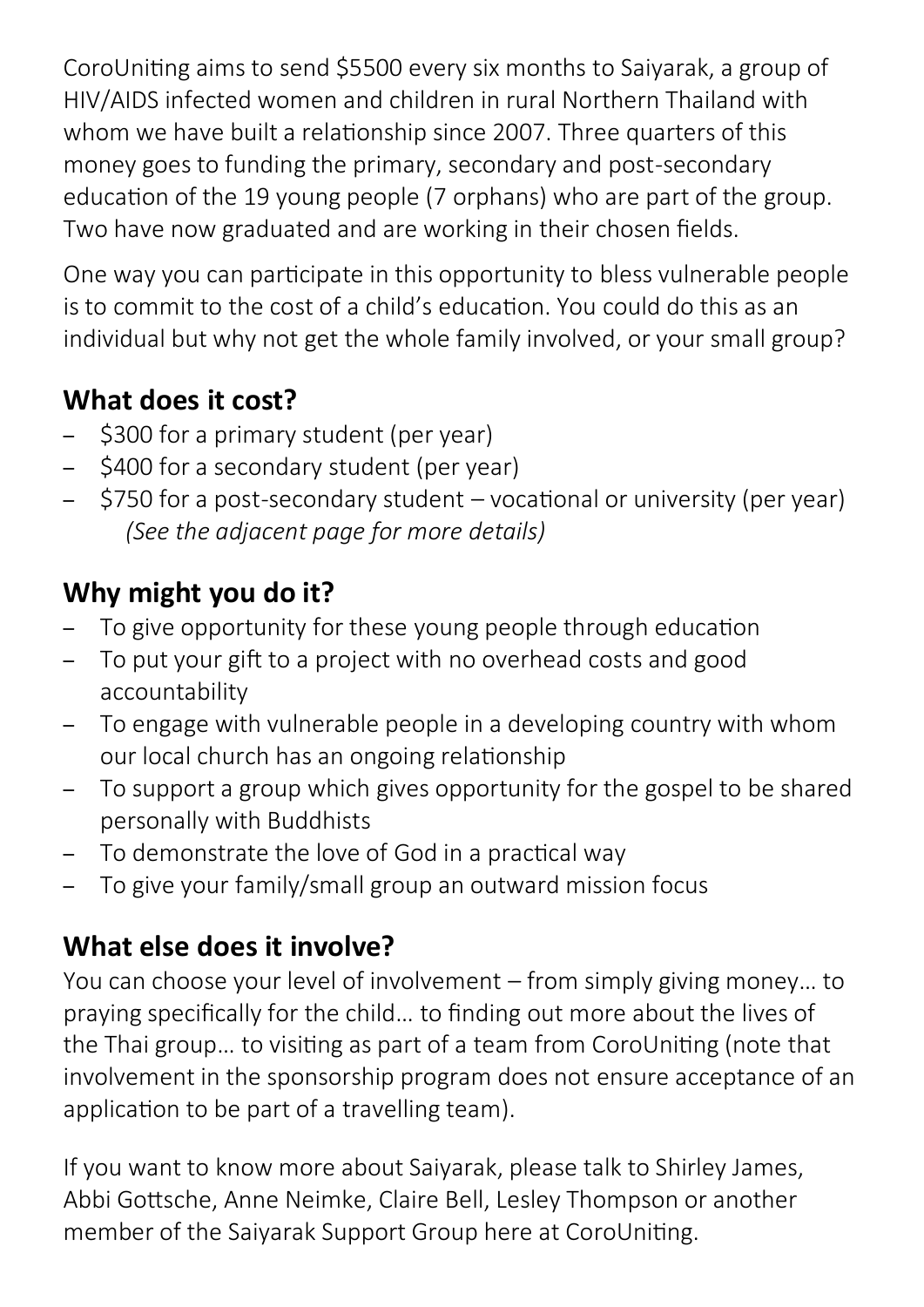## **Sponsorship details**

| I/We would like to sponsor a Saiyarak child's education<br>Please choose one of the following options:                                                                                                      |
|-------------------------------------------------------------------------------------------------------------------------------------------------------------------------------------------------------------|
| \$300 a year for one primary student<br>all taken!<br>\$400 a year for one secondary student<br>\$750 a year for one post-secondary student                                                                 |
| I/We commit to this for (please choose one):<br>one year $\Box$ two years $\Box$ ongoing<br>(Commitments are invited with the understanding that,<br>should circumstances change, they can be renegotiated) |
| Payments will be given:<br>fortnightly $\Box$ monthly $\Box$ quarterly $\Box$ annually<br>other (please specify)                                                                                            |
| I/We would like to help sponsor a child's education but cannot<br>commit to as much as \$300 a year                                                                                                         |
| Please choose one of the following options:                                                                                                                                                                 |
| I/We commit to \$ on a regular basis                                                                                                                                                                        |
| Payments will be given:                                                                                                                                                                                     |
| fortnightly $\Box$ monthly<br>$\Box$ annually<br>quarterly                                                                                                                                                  |
| I/We commit to this for (please choose one):<br>one year $\Box$ two years $\Box$ ongoing                                                                                                                    |
| (Commitments are invited with the understanding that,<br>should circumstances change, they can be renegotiated)                                                                                             |
| I/We would like to give a one-off gift of \$                                                                                                                                                                |